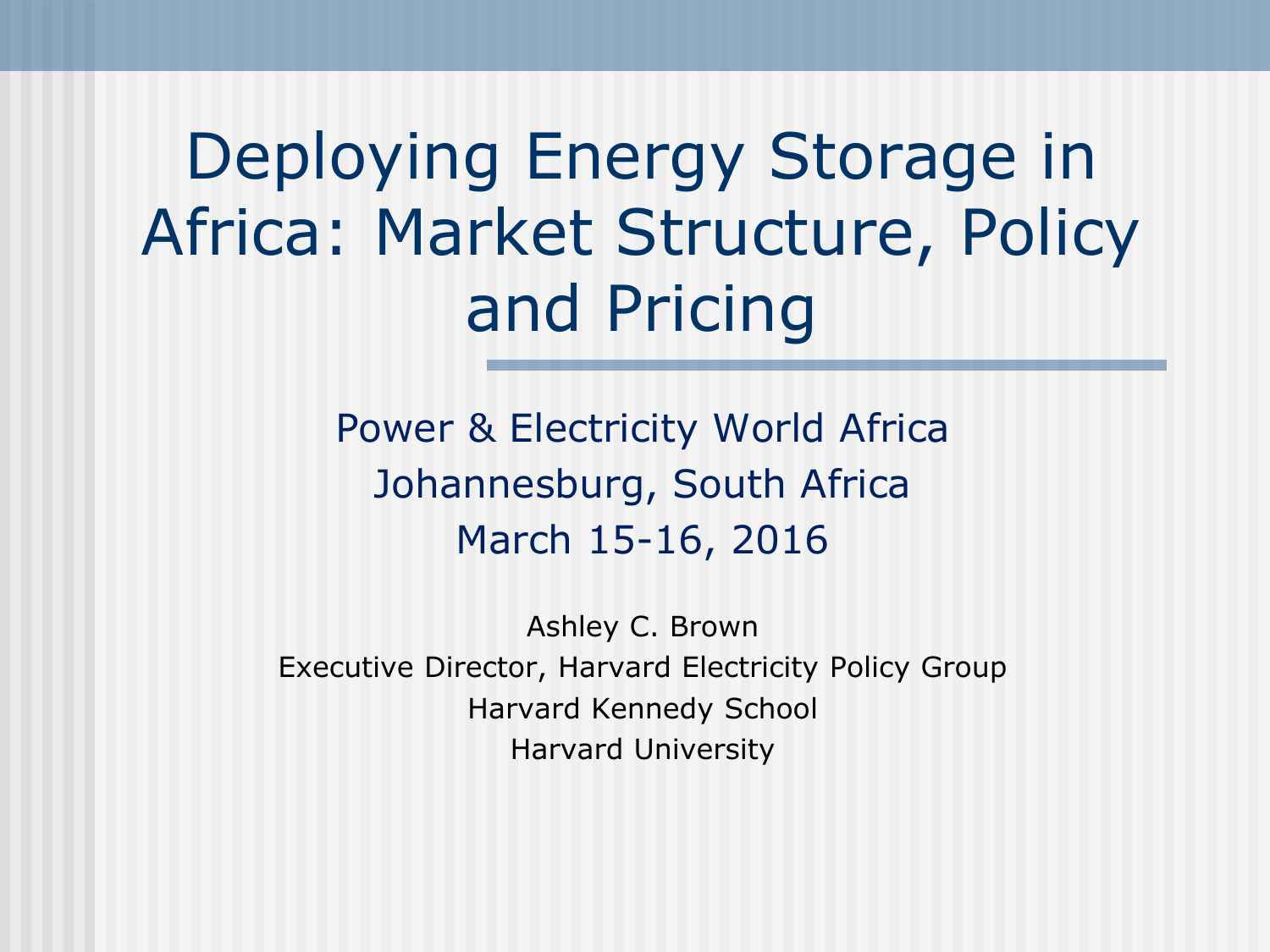#### Storage: State of Evolution

- Huge Potential on and off Grid
- Utility Scale (e.g. Pumped Storage) / Small **Scale**
- Still Expensive
- Disposal Issues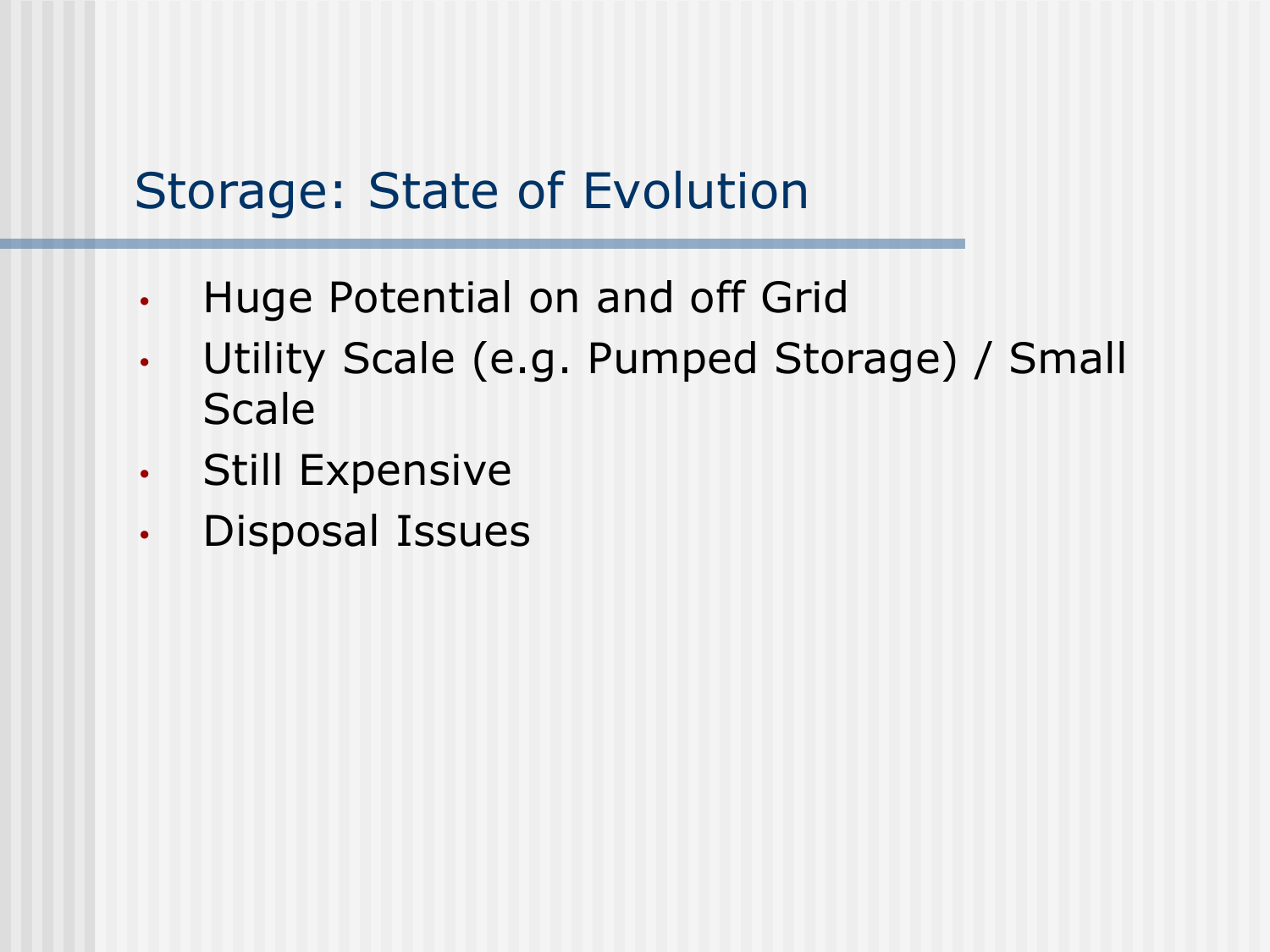#### Generic Issues

- Taxes / Import Duties
- Mandates: Pros and Cons
	- Accelerates Deployment
	- Pros and Cons of Technology Mandates
	- Could Lock-in Old Technology in Rapidly Evolving Field
- Subsidies, Cross-Subsidies and Affordability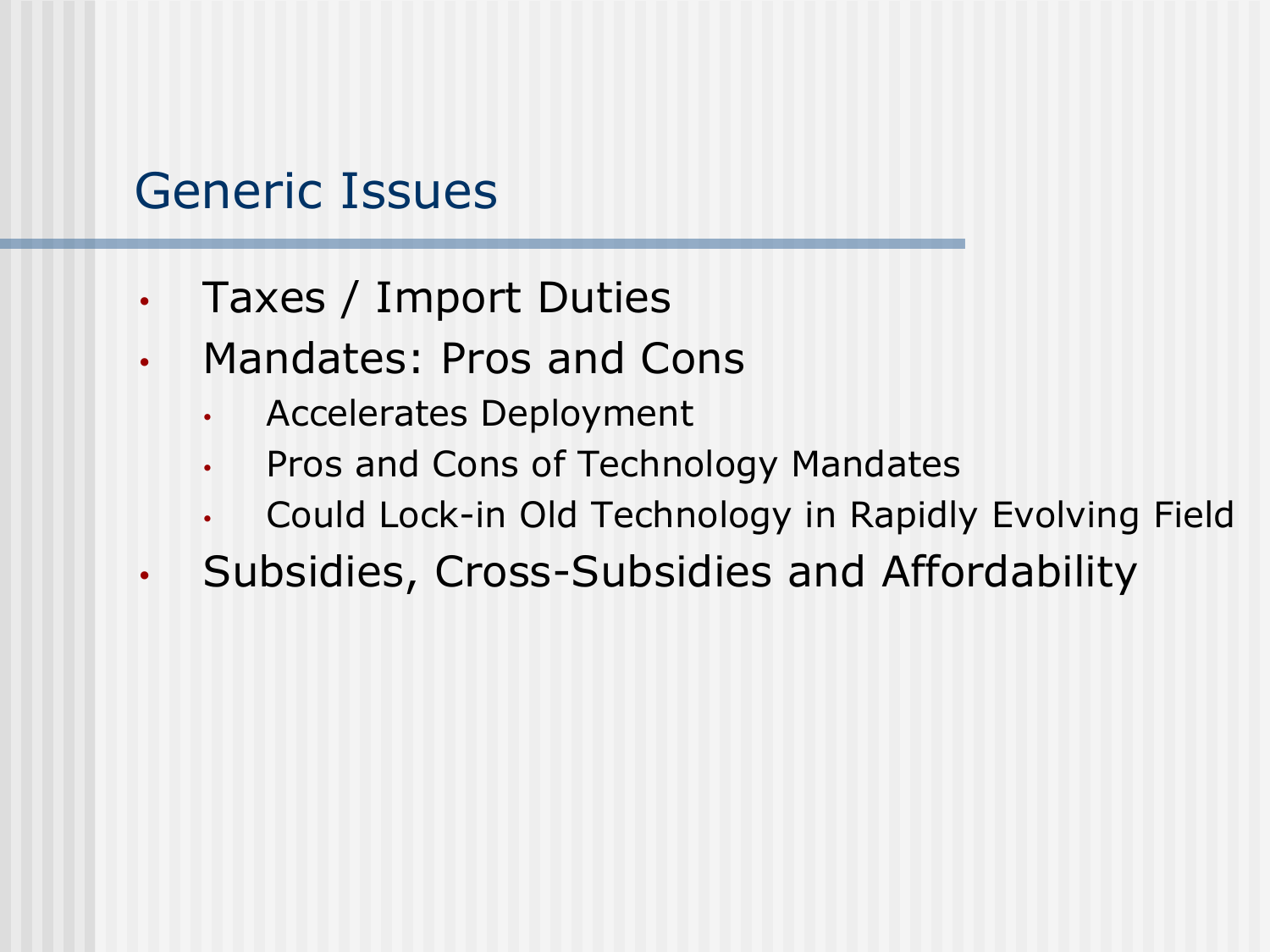## On Grid Options

- High Voltage Applications
	- Competitively Bid or Grid Provided (e.g. ancillary services)
	- Pricing
		- Locational vs. Socialized
		- Bundled vs. Unbundled
	- Complement to Utility Scale Solar or Wine
		- Pricing Issues
			- Unbundling Capacity and Energy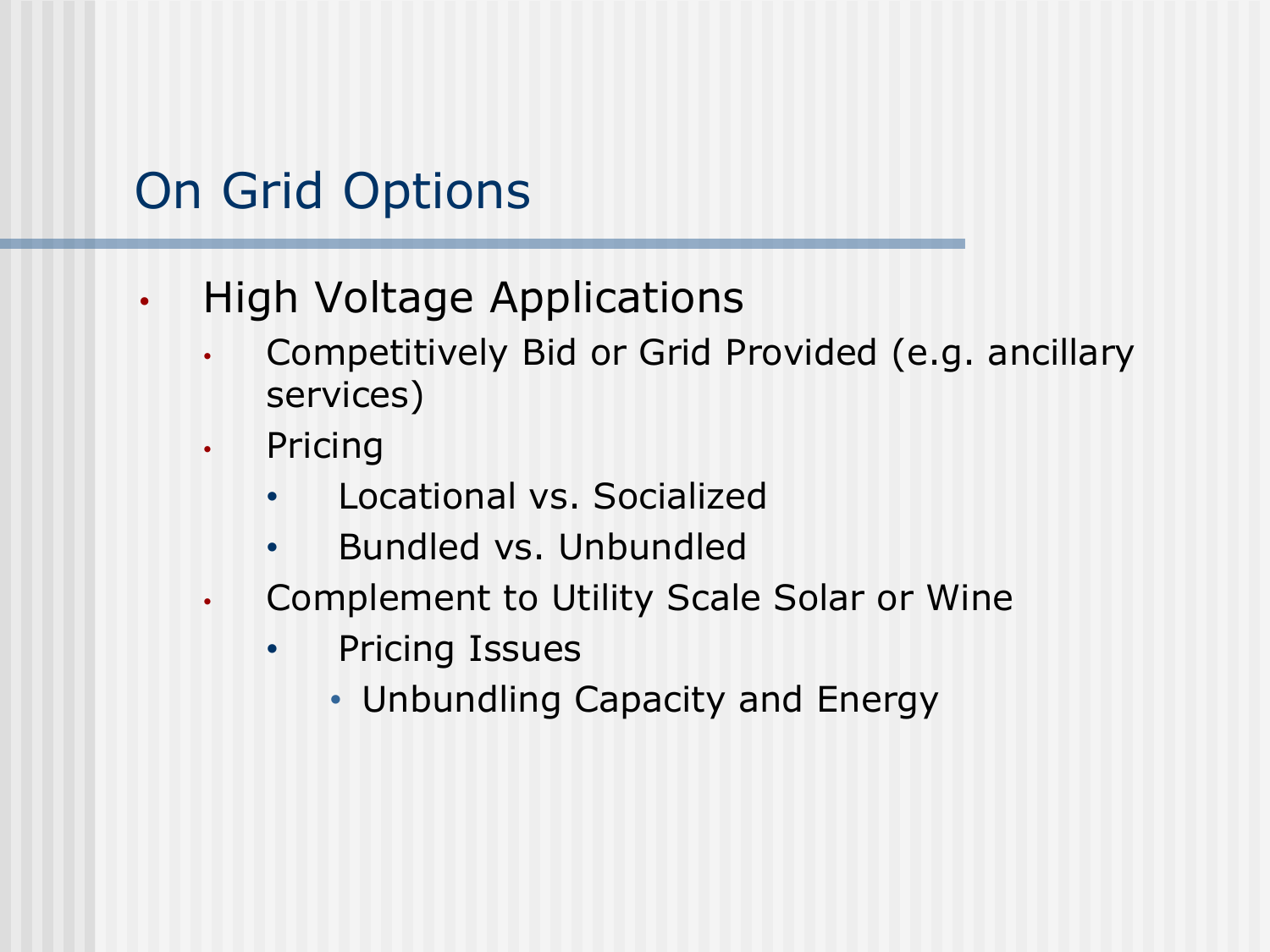# On Grid Options (Cont.)

- Low Voltage Applications
	- Pricing Intermittent Resources Is Essential for Storage
		- Time Blind Pricing vs. Time Sensitive Pricing
		- Net Metering vs. Market Rates
		- Perils to System Revenues?
			- Allocating Responsibility for Costs of Grid
			- Grid Defections?